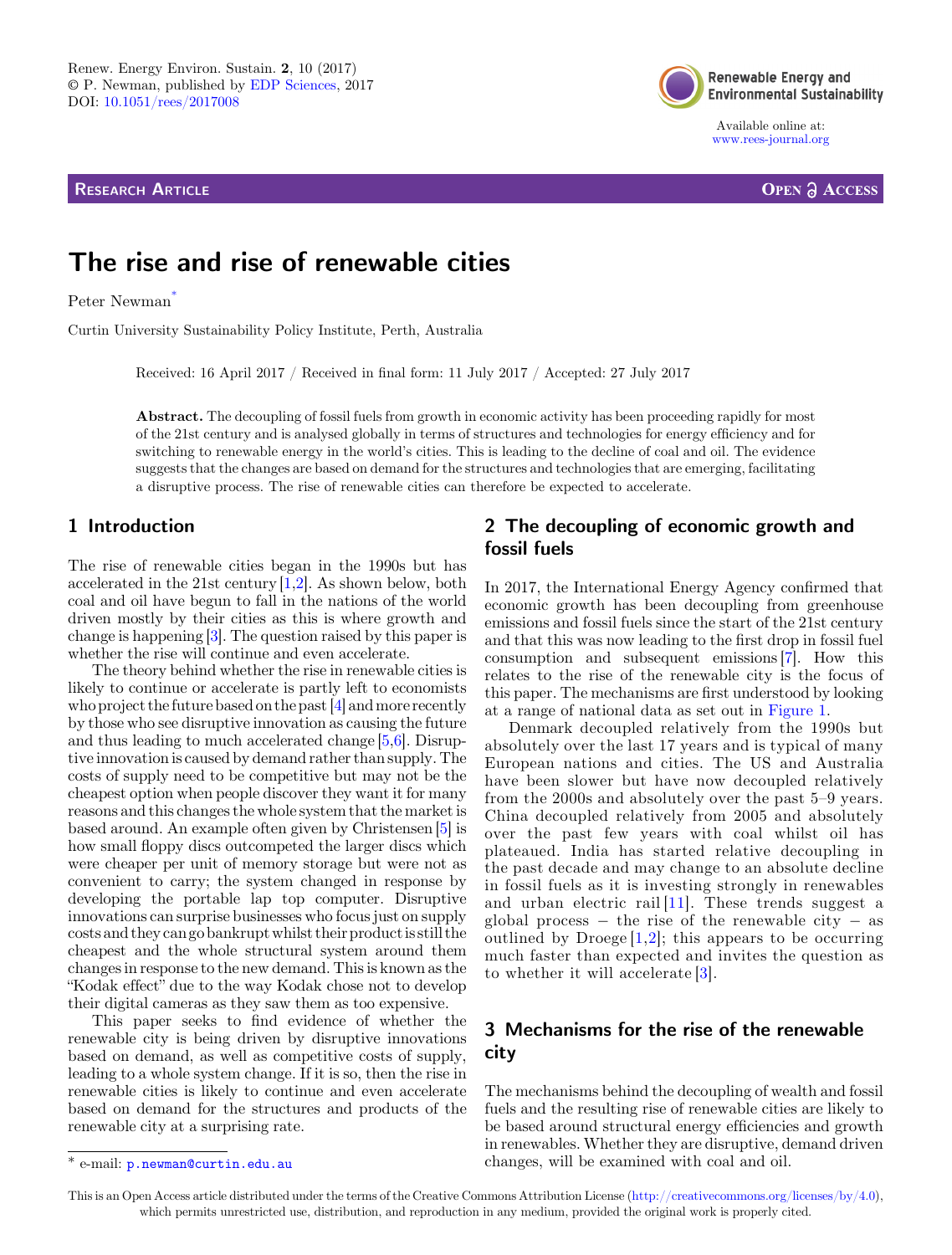<span id="page-1-0"></span>



Fig. 1. The decoupling of economic growth and fossil fuel consumption in Denmark, America, Australia, China and India. GNI is Gross National Income, similar to GDP Gross National Product. Source: Authors own graphic based on data sourced from the WBG [[8](#page-4-0)] and the EIA  $[9,10]$  $[9,10]$ .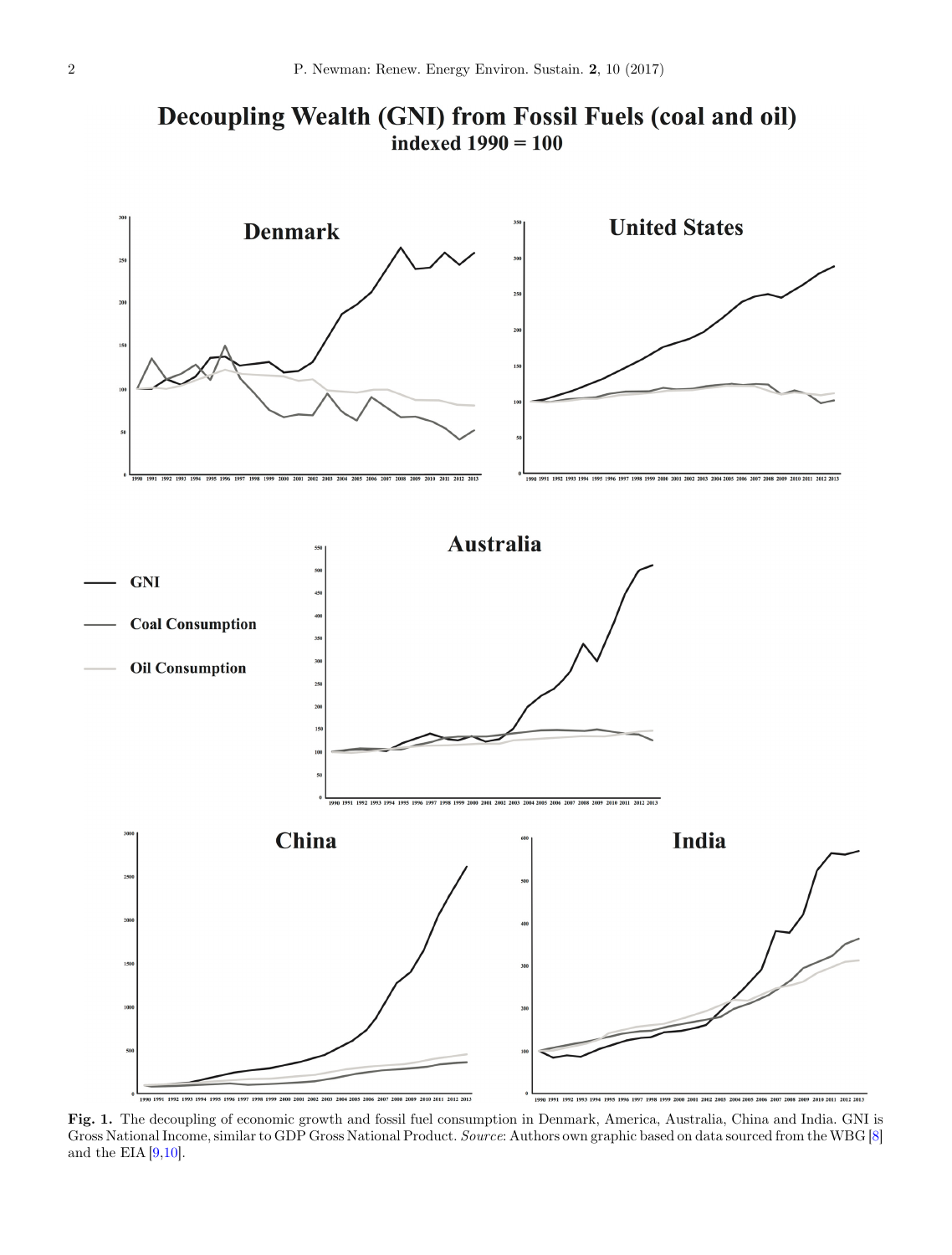#### 3.1 The fall of coal

#### 3.1.1 Structural built environment energy efficiencies

In the period from 2000 to 2013 the Organisation for Economic Cooperation and Development improved energy efficiency by a steady 0.6% per year but in 2013/14 it improved  $1.5\%$  and in  $2014/15$  it improved  $1.8\%$  [\[12](#page-4-0)]. This rapid growth seems to be more structural in its base as appliances and buildings are becoming significantly more efficient as shown by the Intergovernmental Panel on Climate Change [\[13](#page-4-0)]. This does appear to be a demand driven process involving digital smart systems in appliances and in construction and management of buildings leading to declines in electricity consumption [[14\]](#page-4-0).

#### 3.1.2 Renewable fuel growth

3.1.2 Renewable fuel growth Bloomberg New Energy Finance (BNEF) has made projections of the growth in renewables based on the relative costs of fuels. They suggest that from 2015 to 2040 renewables will become the dominant power source in the world; wind and solar will account for 64% of the new generating capacity, and globally there will be 60% zerocarbon power, replacing coal and gas, which will decline from 57\% to  $31\%$  [[15](#page-4-0)].

The predictions are made based on trends and on declining costs for renewables relative to fossil fuels. The biggest growth is predicted to be roof top solar which will drop in cost by 60%. However, it may be driven at an even faster rate if it has demand driven characteristics. Carbon tracker researchers have suggested that the changes may be even more radical than BNEF are predicting as they appear to be following more rapidly than any previous predictions and are indicating elements of disruptive innovation [\[16,17](#page-4-0)].

The question is therefore whether there is any new evidence of the changes being disruptive with adoption of renewables proceeding more rapidly than supply cost projections. There is evidence from Australia of a remarkably rapid adoption of roof top solar at a time when little investment in power was happening in the aftermath of abandoning the Australian carbon-pricing scheme [\[18\]](#page-4-0). Perth in particular showed this as the city grew rapidly in wealth over the past decade and 25% of households invested in roof-top solar photovoltaics (PV). This happened well beyond what would have been predicted based just on supply costs and household solar is now the largest power station in the grid [\[18](#page-4-0)]. Battery storage is now following the same trends [\[19](#page-4-0)] and analysis in Perth shows solar-storage systems enable over 90% gridfree electricity as well as producing more renewable energy to feed into the grid and generate income  $[18]$  $[18]$ . The technology of PV and batteries seems to fit into a niche for ordinary single residential householders [[20\]](#page-4-0); recent demonstrations are showing similar heavy demand in medium density shared households that integrate PV and batteries using Citizen Utilities and blockchain software to enable peer to peer trading [[21\]](#page-4-0).

The signs are there that demand is driving the electricity system toward a rapid decline in coal even faster than supply costs would indicate. This may involve more gas in some cities like in the US where this is

significantly cheaper but the attractions of roof-top solar and batteries are more than likely going to outcompete gas when the market enables it to work as it is in Australia with simple financing, permitting and installation [\[22,23](#page-4-0)].

#### 3.2 The fall of oil

#### 3.2.1 Structural transport energy efficiencies

Oil is embedded in the structure of cities through 50 years of automobile dependence in the practice of town planning; however this is changing as an unpredicted peak in car use per capita has occurred across the world's developed cities and even into emerging cities [\[24](#page-4-0)]. This is driven by:

- increases in density that have led to exponential declines in car use [\[24](#page-4-0)];
- rapid growth in transit across all the world's cities as traffic congestion has led to faster rail options that bypass the traffic [[25\]](#page-4-0);
- similar trends in walking and cycling driven by health considerations and the demand for better networks [\[26,27](#page-4-0)].

These trends are all demand driven. Vehicle efficiency has also been slowly increasing despite an increase in vehicle size washing out some of this improvement [\[28](#page-4-0)].

# 3.2.2 Electric mobility

Electric vehicles are growing globally at over 40% per year and are expected to reach at least 25% of the vehicle fleet by 2040 [[29\]](#page-4-0). Most of this growth is in China which is likely to mean cheaper exports. The demand for electric vehicles is high whether they are personal cars, buses, trains or electric bikes and certainly with cars this is happening well before the supply cost is competitive though the daily costs of operation are significantly lower and this is a strong demand factor for most consumers; some are therefore predicting even higher adoption rates [[30\]](#page-4-0).

There is another demand-based trend that will impact on the shift to electric mobility. The trend in electricity to become more based on renewables means that growth in solar-powered EVs are likely to be driven by demand similar to roof top solar. EVs are already being used to fit cleverly into home PV and battery systems with the high potential for "vehicle to grid  $(V2G)$ "  $-$  transfers of power to enable extra storage options in the grid. Electric transit is also beginning to be switched to renewable power as demand for clean transport grows across cities [[24\]](#page-4-0) and new ways of financing this demand are being found [\[31](#page-4-0)].

# 4 Will the demand for renewable cities rise and rise?

The rise of the renewable city has been quite dramatic and this paper suggests that it will continue to rise due to demand which facilitates disruptive innovation in replacing both coal and oil. Such demand is seen in the improved electricity systems that are emerging as a result of the demand for roof top solar and in the demand for reurbanized cities where electric mobility can better service the needs of the community.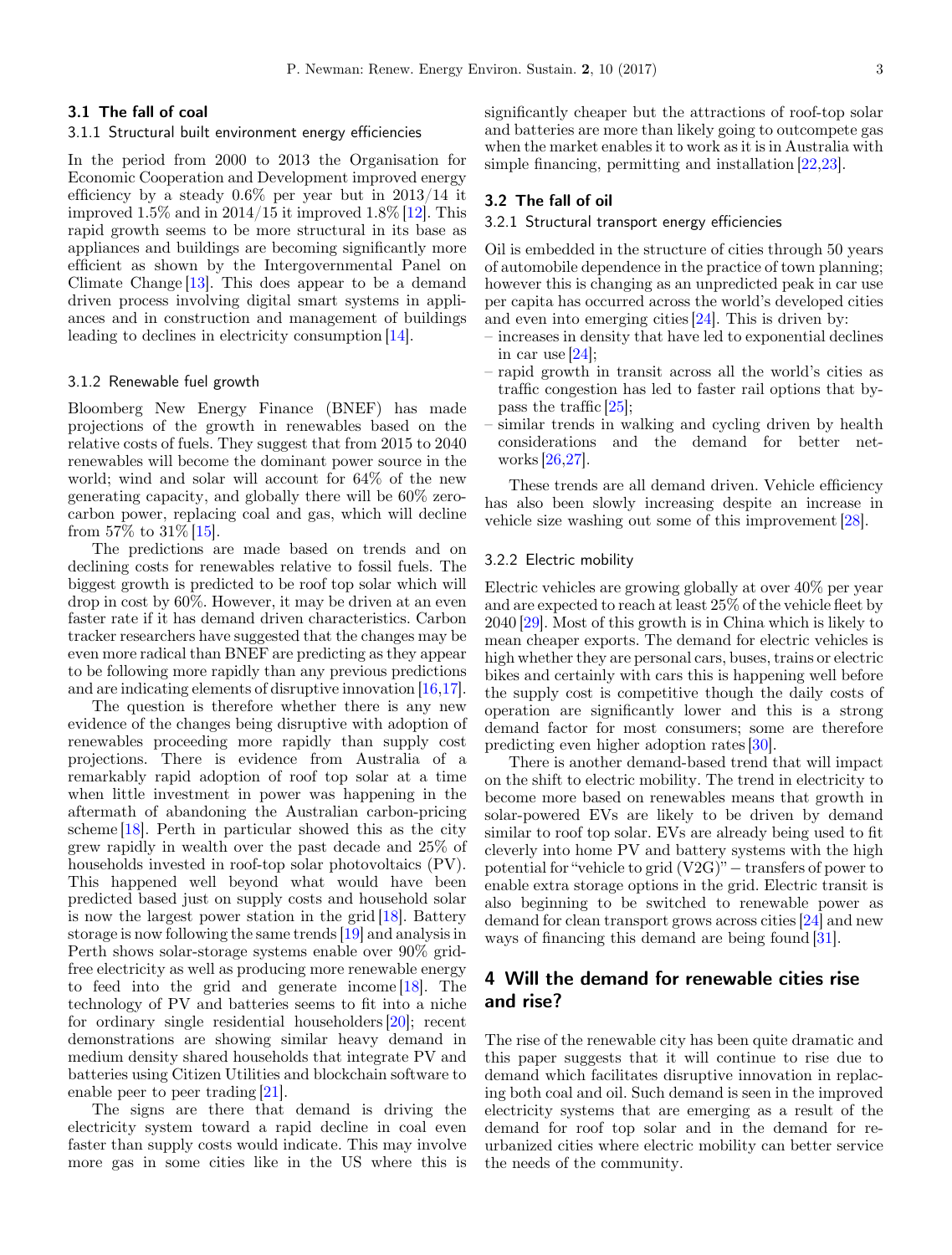<span id="page-3-0"></span>

Fig. 2. Growth in decoupling car use from GDP in Washington, D.C. and Portland. Source: Authors own graphic based on data sourced from Kooshian and Winkelman [[36\]](#page-4-0).

There are two other demand factors that are likely to continue to drive the need for a renewable city  $-$  the knowledge economy and the digital economy.

The knowledge economy is based around creative interactions where people work together in dense urban centres as these are where the innovative, face-to-face synergies occur between people [[32\]](#page-4-0). Old central business districts and new suburban centres have been transformed back into functional walking cities and those which have done this best have attracted the most capital and young talent to work there [[33](#page-4-0)]. The six most walkable cities in the US have 38% higher GDP. In Boston 70% of the knowledge economy workers live in walkable locations [[24\]](#page-4-0).

Transit systems and walking are the most spatially efficient forms of transport as well as being the most free of carbon. If one km of a lane of road was considered as a unit of travel then car traffic can fit about 800 people per hour down that lane in a suburban street, a freeway up to 2500, a busway around 5000, a light rail between 10,000 and 20,000 and a heavy rail up to 50,000 [[24\]](#page-4-0). These striking differences in spatial efficiency are translating into competitive advantage based on the need to bring people together in centres. There is a strong demand for such cities because they represent the places where the new knowledge economy will most likely emerge and provide new opportunities. The data is also strong that there is demand for low carbon buildings in these new regenerating urban centres [\[34](#page-4-0)]. Indeed, cities are competing for residents and workers through the provision of new sustainabilityoriented precincts and neighbourhoods; the data shows that sustainability features in buildings are a close third behind affordability and location [3[,32,35](#page-4-0)].

As with many economic changes, there is another cultural dimension to this change that perhaps explains the rapidity of the changes observed above as well as the demographic complexion of the change. Young people (especially those involved in knowledge economy jobs) are moving to reduce their car use and switch to alternative transport faster than any other group. This has been recognized by a few commentators and has been related to the use of social media devices in the digital economy. On transit or walking (and even to an extent while biking) young people are already connected by their smart technology phones and tablets. They are hardly usable while driving a car. The report by Davis et al. [[34\]](#page-4-0) shows that the mobile phone is a far more important device than a car for younger people. This is a cultural revolution that partly underlies the rail revolution as well as the reurbanization of cities. It is essentially a smart city phenomenon.

Thus, the structural expression of this change is that younger people are moving to live in the walking city or transit city as these locations more readily enable them to express the kind of urban experience and culture that they aspire to as well as save precious time. This is the demand that enables peak car, the rail revival and city centre renewal to continue. This can explain why cities like Washington, D.C. and Portland are demonstrating the decoupling of GDP from car use per capita (Fig. 2).

### 5 Conclusion

The evidence gathered in this paper has shown that there is a new trend: the rise of the renewable city which has emerged this century from the decoupling of fossil fuels and economic growth. The fall of coal and the fall of oil are both caused by structural energy efficiency gains (smart technology and smart buildings for coal; smart, dense transit-oriented cities that reduce car dependence for oil) and by switching to renewable fuels (coal is being replaced by wind and solar especially roof-top PV; oil is being replaced by electric mobility). This appears to be led by demand in cities as well as somewhat competitive supply costs. The rise and rise of the renewable city is thus to be expected as demand is likely to continue to rise for the urban living advantages associated with renewable city technologies and structures.

### References

- 1. P. Droege, The Renewable City: A Comprehensive Guide to an Urban Revolution (Wiley, Hoboken, NJ, 2006)
- 2. P. Droege,Urban Energy Transition: From Fossil Fuels to Renewable Power (Elsevier, Oxford, United Kingdom, 2008)
- 3. P. Newman, T. Beatley, H. Boyer, Resilient Cities: Overcoming Fossil Fuel Dependence (Island Press, Washington, D.C., 2017)